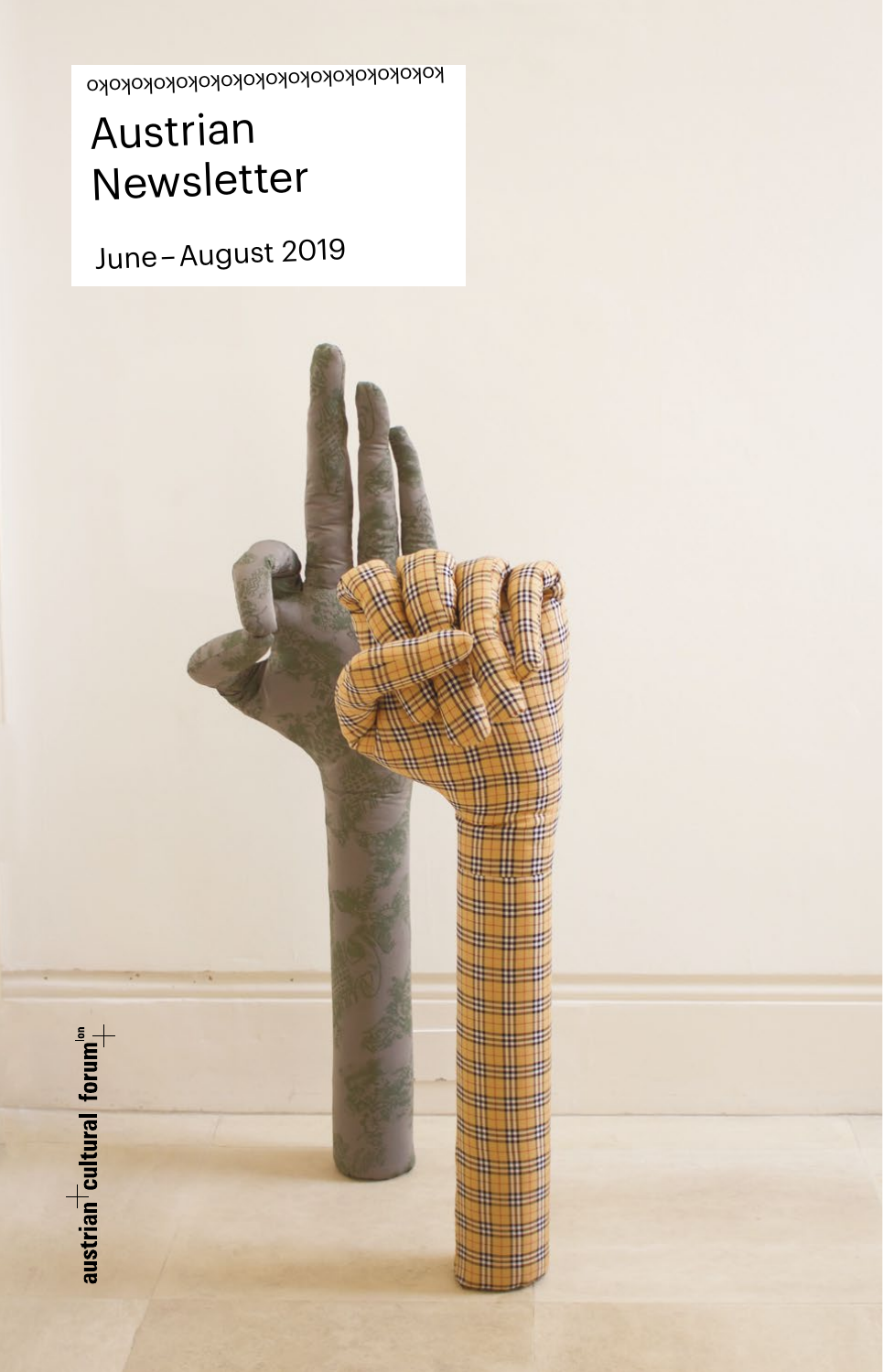## Ongoing

## June

### Our Way[s] of Life

#### *Visual Arts Until Friday 19 July, ACF London*

The ACF London, in partnership with Central Saint Martins and the Academy of Fine Arts Vienna, presents *Our Way[s] of Life*, an exhibition featuring recent graduates from the Academy in Vienna, alongside UK artists whose work explores the deployment of identity in modern political warfare, from traditional communities to cultural histories and family. For the first time an in-house exhibition will extend beyond the gallery space. Please visit www.offsiteproject.org to access the online exhibition.

Featuring: Albin Bergström, Alexandra Wanderer, Ann Muller, Calvin Z. Laing, Catharina Bond, Gašper Kunšič, Julien Segarra, LA GEORGETTA, Lukas Janitsch and Rosie McGinn. Curated by Elliott Burns and Pita Arreola Burns.

### FOOD: Bigger than the Plate

#### *Visual Arts Until Sunday 20 October, V&A Museum, London*

From gastronomic experiments to urban farming, this exhibition brings together the politics and pleasure of food to ask how the collective choices we make can lead to a more sustainable, just and delicious food future. The exhibition features a new video by Austrian duo Honey & Bunny.

V&A Museum, Cromwell Rd, London SW7 2RL [www.vam.ac.uk](http://www.vam.ac.uk)



Gerti Deutsch, *Picture Post*, Hulton Archive © Getty Images

### Refugees, Newcomers & Citizens

*Visual Arts Monday 3 June – Friday 5 July, Peltz Gallery, London*

*Refugees, Newcomers & Citizens* is an exhibition of features published in *Picture Post* magazine between 1938 and 1956. The exhibition features iconic work by photographers Gerti Deutsch, Kurt Hutton, Haywood Magee and Bert Hardy on features such as the Kindertransport and the Lake District Holocaust Project among others.

### Stories of Migration from Picture Post Magazine 1938–56

#### *Talk Visual Arts Tuesday 2 July, 7pm, ACF London*

To coincide with the exhibition the ACF will host a special talk with Amanda Hopkinson, daughter of Austrian photographer Gerti Deutsch and *Picture Post*  editor, Tom Hopkinson. She will discuss the photographers and stories featured in the exhibition alongside the contribution made to British life by very different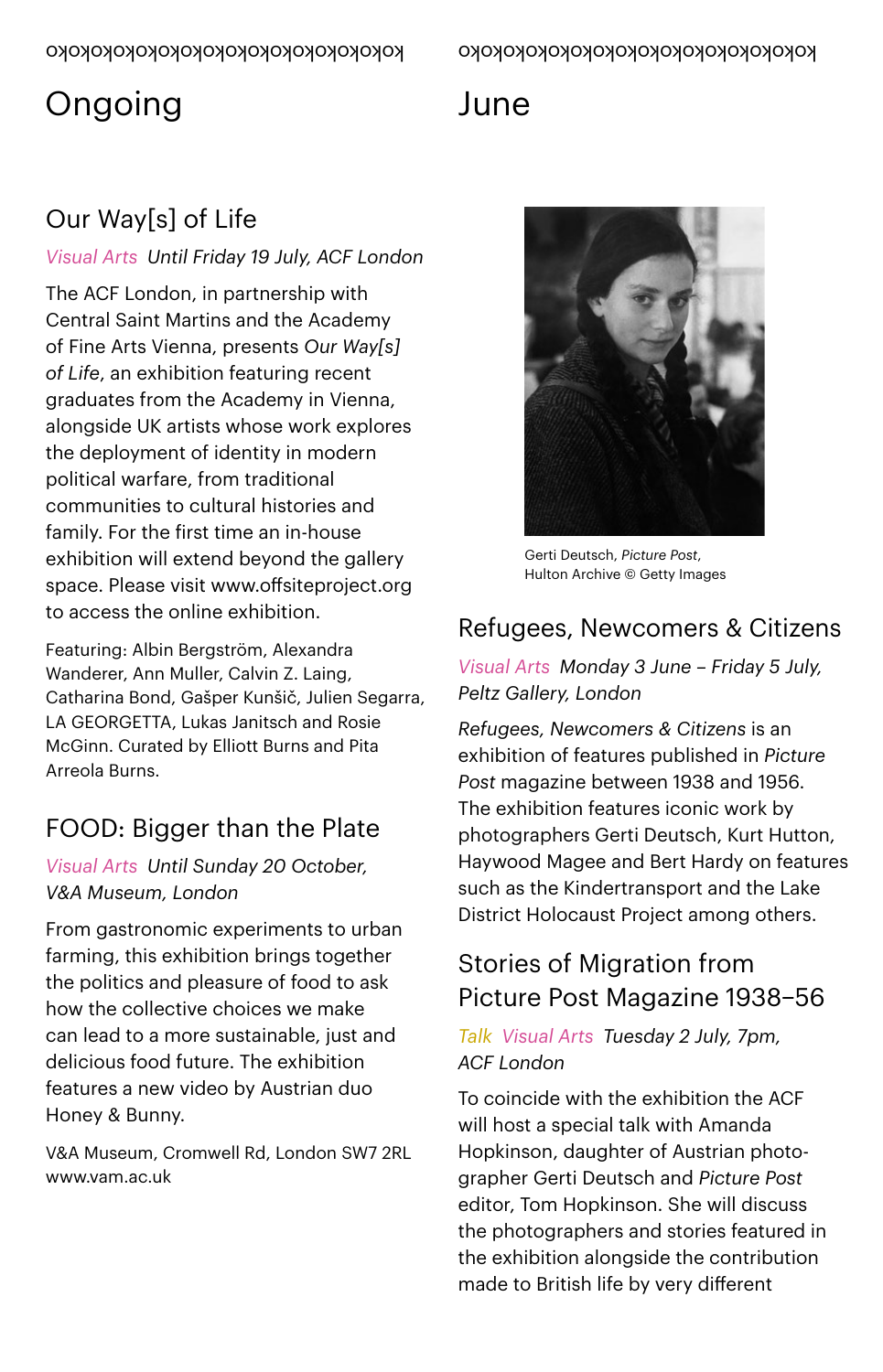groups of immigrants, from those arriving on the Kindertransport to the HMS *Windrush* generation.

Peltz Gallery, 43-46 Gordon Square, King's Cross, London WC1H 0PD [www.bbk.ac.uk/research/centres/peltz-gallery](http://www.bbk.ac.uk/research/centres/peltz-gallery) 

### Fighting the War on Terror

*Talk Tuesday 4 June, 7pm, ACF London*

For her latest book the Austrian journalist Judith Grohmann was given access into the world of specialist counter-terrorism units in 16 countries. Together with international counter-terrorism expert Richard Barrett and Cambridge University Professor Neil Kent she will discuss the work of these units.

### Andri Joël Harison in Concert

#### *Music Thursday 6 June, 7pm, ACF London*

Multi-award-winning Austrian pianist, conductor, composer and singer Andri Joël Harison will perform a special concert of works by Györgi Ligeti, Nikolai Kapustin, Anton Schosser, Johann Strauss & Son as well as his own compositions.

### Britta Burger: Hannah Logic 2007 – 2057

*Visual Arts Friday 7 – Saturday 8 June, WAR Gallery, London*

Austrian photographer Britta Burger's long-term portrait project of her muse Hannah has been recontextualised by New Zealand artist George Oates and Austrian artist and composer Linus Barta. They deconstruct Burger's portraits taken in London squats, hotels or seaside towns and imagine a parallel life for their protagonist Hannah in mixed-media collages and oil paintings.

WAR Gallery, 16 Fltham Rd, Lee, London SE12 8TF



*Hannah*, collage by George Oates with photos by Britta Burger

### Thomas Larcher at Aldeburgh Festival 2019

#### *Music Friday 7 – Sunday 23 June, Aldeburgh*

Austrian composer and pianist Thomas Larcher is one of three Artists in Residence at Aldeburgh Festival 2019. His music will be featured throughout the festival including the UK premiere of his opera *The Hunting Gun,* which opens the festival. His cello concerto *Ouroboros* will be performed at the closing concert.

[snapemaltings.co.uk/season/aldeburgh-festival](https://snapemaltings.co.uk/season/aldeburgh-festival) 



Thomas Larcher, photo by Richard Haughton

### Milena Michiko Flašar Reading

*Literature Wednesday 12 June, 7pm, ACF London*

Austro-Japanese writer Milena Michiko Flašar will present a reading of her bestselling novel *I called him Necktie*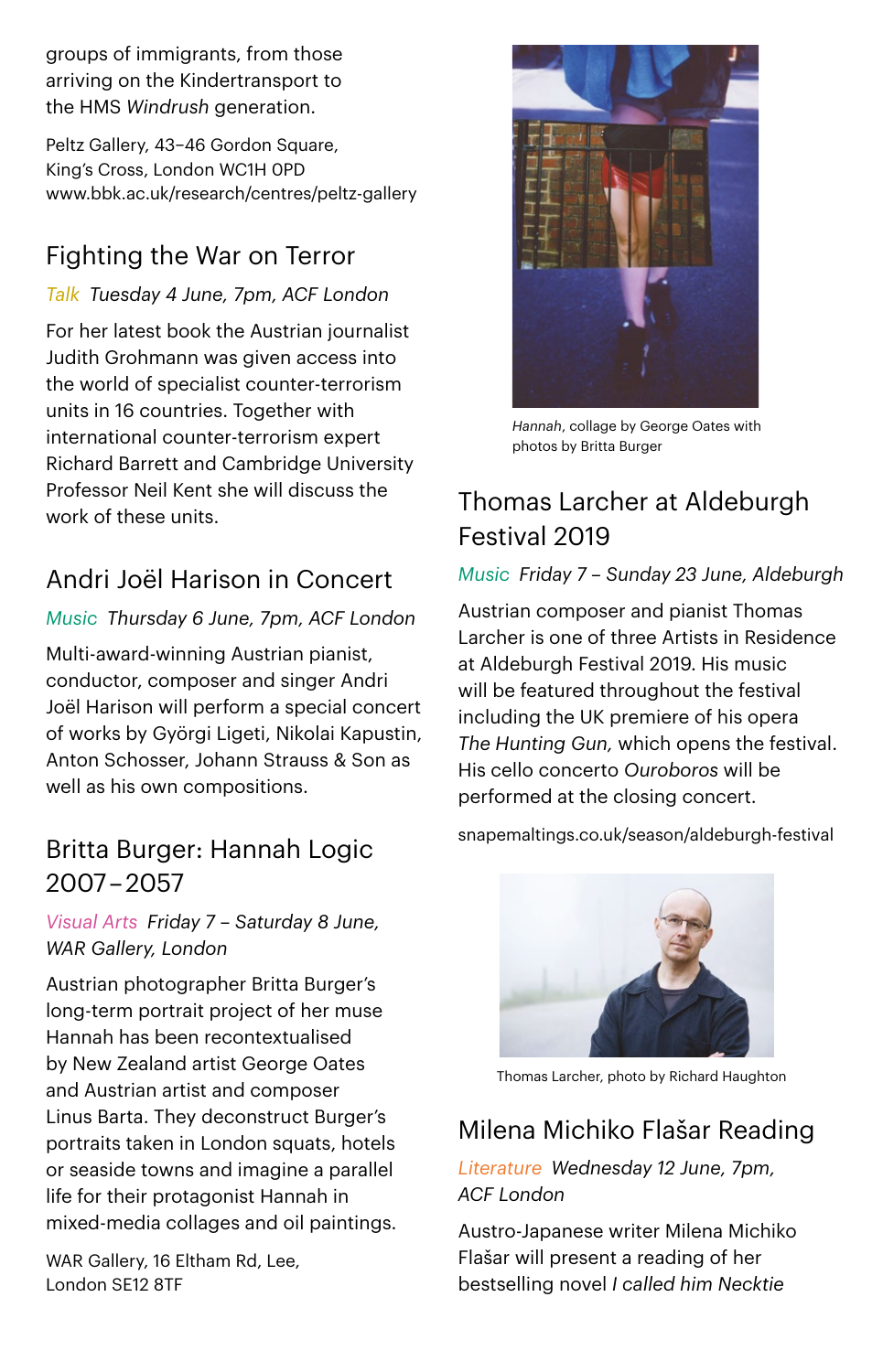

Michiko Flašar © Herbert Wimmer

as well as her latest work *Herr Katō spielt Familie* (Mr Katō plays family) in a sample translation. Her exquisitely minimalist narratives cross cultures and navigate big issues with subversive lightness. The bilingual event is presented in partnership with the Ingeborg Bachmann Centre.

### RCM Lunchtime Concert

*Music Monday 17 June & Monday 1 July, 1.05pm, ACF London*

Students from the Royal College of Music continue their series of lunchtime concerts at the ACF London.

### Hans Hollein: Alles ist Architektur

*Talk Visual Arts Wednesday 19 June, 7pm, ACF London*

For this special evening, architectural historian Dr Eva Branscome is joined by Prof Jonathan Hill, lecturer at Bartlett School of Architecture, for an in-depth discussion about the famous Austrian post-war architect and his role and importance for the postmodern world.



© Hans Hollein Estate

### Jazzexchange: Lil Maxine

#### *Music Sunday 23 June, Bristol & Monday 24 June, London*

Lil Maxine is the musical project by Bristol-based Austrian jazz singer and songwriter Lise Huber. Together with Oliver Steger and Konstantin Kräutler, Lil Maxine conjures up splendid jazz soundscapes for her velvety voice.

Sunday 23 June, La Guinguette, 243 Cheltenham Rd, Bristol BS6 5QP [www.laguinguette.co.uk](http://www.laguinguette.co.uk) 

Monday 24 June, 6.30pm, Vortex Jazz Club, 11 Gillett Square, Dalston, London N16 8AZ [www.vortexjazz.co.uk](http://www.vortexjazz.co.uk) 



Lil Maxine, photo by Christopher Klettermayer

### Malina Book Launch

#### *Literature Wednesday 26 June, 7pm, ACF London*

Coinciding with what would have been Ingeborg Bachmann's 93rd birthday, her iconic novel *Malina* is published by Penguin Modern Classics in Philip Boehm's revised translation. Penguin, the ACF London and the Ingeborg Bachmann Centre for Austrian Literature and Culture (IBC) celebrate this occasion with a reading by Heinz Bachmann, the late author's brother, and Philip Boehm, followed by a conversation with Andrea Capovilla (IBC) about Bachmann's legacy and central significance within 20thcentury literature.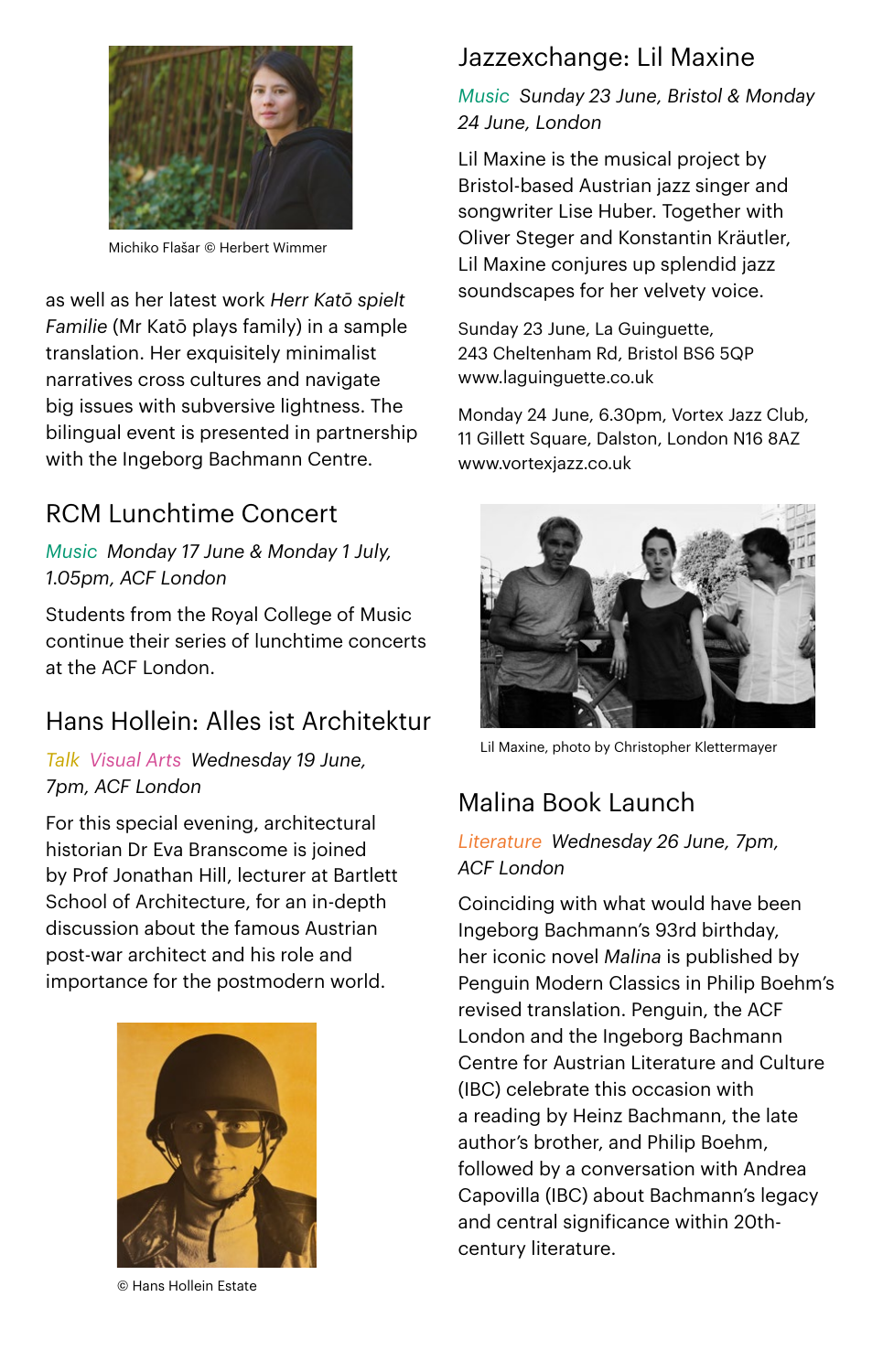### Our Way[s] of Life, Accompanying Event: Settlement Hierarchy

#### *Visual Arts Talk Thursday 27 June, 7pm, ACF London*

Settlements such as the English hamlet and Austrian alpine villages represent ways of life which for the most part no longer exist, but are central to European national identities. Accompanying the exhibition *Our Way[s] of Life* Austrian artists Daniela Grabosch and Martin Krenn together with Scottish artist Calvin Z. Laing present their work and reflect upon our propensity to memorialise the village and carry an idealised version of it forward in our cultural subconscious.

### The Tobacconist at Edinburgh International Film Festival Film

*Film* Wednesday 19 – Sunday 30 June, **Edinburgh** 

This cinematic retelling of Austrian author Robert Seethaler's celebrated novel *The Tobacconist* will screen at the Edinburgh International Film Festival with both the director Nikolaus Leytner and lead actor Simon Morzé in attendance. The film tells the story of Franz, a young apprentice at a tobacco shop who befriends Sigmund Freud, a regular customer. As political and social conditions in Austria dramatically worsen after the so-called Anschluss, they are swept into the maelstrom of events.

[www.edfilmfest.org.uk](http://www.edfilmfest.org.uk)



## July

### Royal Academy of Music Song Circle

#### *Music Wednesday 3 July, 7pm, ACF London*

Students from the Royal Academy of Music present an evening of songs and ballads by Austria's two greatest Lieder composers: Franz Schubert and Hugo Wolf. The programme will be introduced by Richard Stokes, Professor of Lieder at the RAM.

### ARIELA: Jewish Women Composers

#### *Music Wednesday 10 July, 7.30pm, JW3, London*

A musical heritage of the Holocaust, in partnership with JW3. ARIELA is a concert programme developed by Austrian female musicians presenting works by Jewish female composers, some of whom composed their music in the concentration camps. Combining three core elements of Jewish music, prayer, song and dance, Austrian pianist Sigrid Hagn and violist Janina Ibel commemorate and celebrate the musical heritage of these composers.

JW3, 341–351 Finchley Rd, London NW3 6ET [www.jw3.org.uk](http://www.jw3.org.uk)

### Ode to Lucius – 12 Photos 12 Tracks at Bold Tendencies

*Music Visual Arts Friday 12 July, 7.30pm, Bold Tendencies, Peckham*

Austrian musician and producer Stergin will present a multi-disciplinary arts project at this summer's Bold Tendencies. In 2017 Stergin sent a polaroid camera on a journey Still from the film *The Tobacconist* to 12 individuals in 12 countries. He brings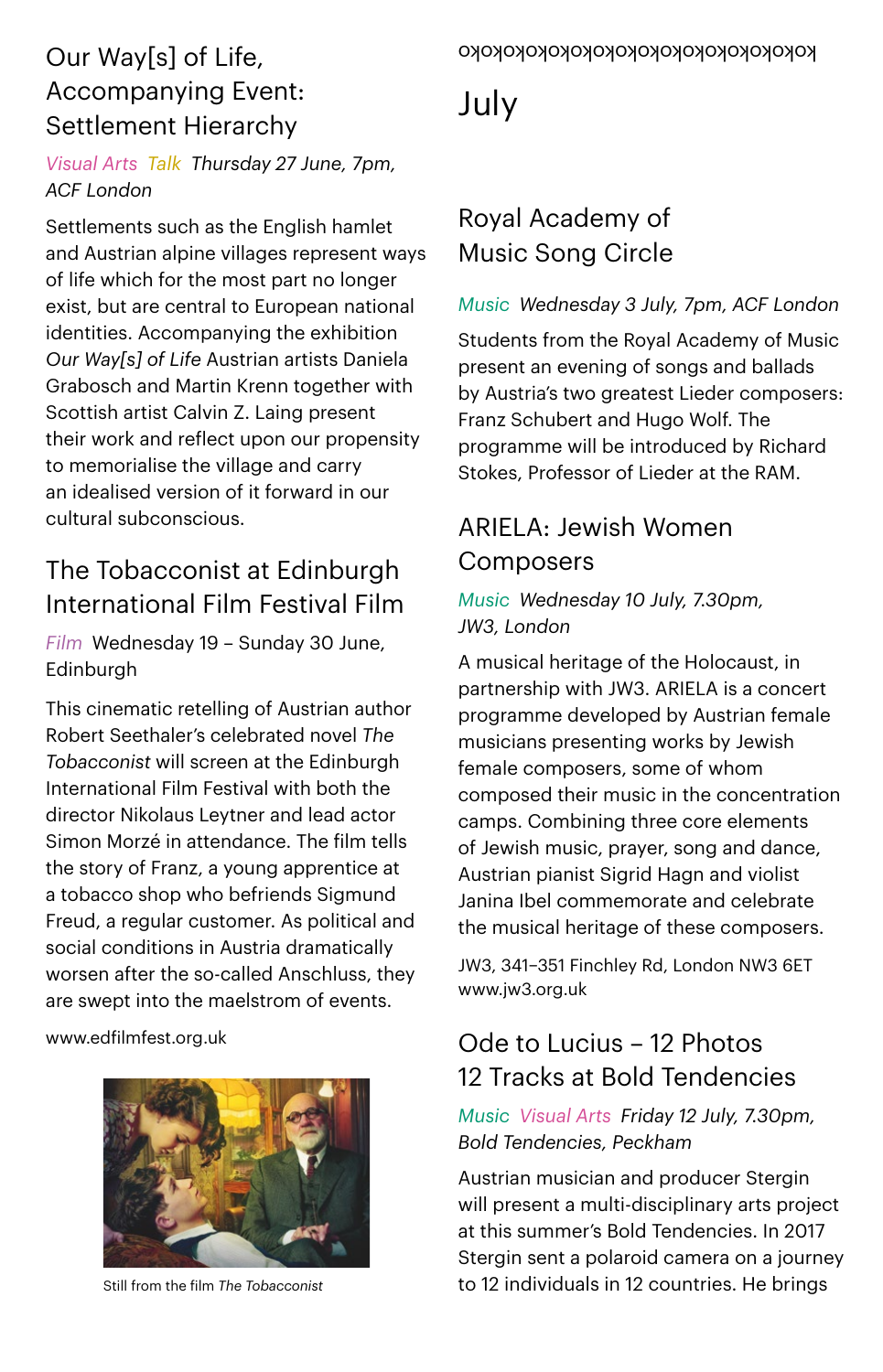kokokokokokokokokokokokokokokoko this beautiful global story of 12 random strangers across the planet to London in a special live performance. Together with the band Ode to Lucius he will perform 12 songs inspired by the photos and accompanied by striking live visuals.

Bold Tendencies, 7th–10th Floors Multi-Storey Car Park, 95a Rye Lane, London SE15 4TG www.odetolucius.com, boldtendencies.com



Stergin © Christopher Parsons

### Stefan Donner: London Organ Tour

*Music Monday 15 – Saturday 28 July, London*

Austrian organist Stefan Donner will perform several concerts in London this summer including a special performance at Westminster Abbey. Concerts will feature works by Bach, Brahms, Mendelssohn Bartholdy and Sauseng among others.

Monday 15 July, 1pm, St Michael's Cornhill, St Michael's Alley, London EC3V 9DS

Tuesday 16 July, 1pm, St Lawrence Jewry, Guildhall Yard, London EC2V 5AA

Saturday 27 July, 4pm, Bloomsbury Central Baptist Church, 235 Shaftesbury Ave, London WC2H 8EP

Sunday 28 July, 5.45pm, Westminster Abbey, 20 Dean's Yard, London SW1P 3PA

## August

### Edinburgh International Festival

*Music Saturday 3 – Sunday 25 August, Edinburgh*

Each year Austrian musicians are invited to perform at the Edinburgh International Festival. This year's programme will feature:

Saturday 3 August, The Queen's Hall

Andreas Ottensamer (principal clarinettist of the Berlin Philharmonic) joins pianist Yuja Wang for a programme of works by Weber, Brahms, Mendelssohn and Debussy among others.

#### Thursday 8 August, The Queen's Hall

Pianist Helmut Deutsch accompanied by baritone Michael Volle in a recital of Lieder by Schubert, Mahler and Strauss

#### Tuesday 13 August, Usher Hall

Soprano Christina Gansch joins the BBC Symphony Orchestra in a performance of Mahler's *Symphony No. 4*.

#### Saturday 24 August, Usher Hall

Celebrated Austrian baritone Florian Boesch will perform the solo in Britten's *War Requiem* alongside the Orchestre de Paris, the Edinburgh Festival Chorus and NYCOS National Girls Choir.

#### Sunday 25 August, Usher Hall

Bass-baritone Josef Wagner takes on the role of Gunther in *Götterdämmerung*, the final instalment of Wagner's four-part Ring cycle.

[www.eif.co.uk](http://www.eif.co.uk)

### Edinburgh Festival Fringe

*Theatre Music Saturday 3 – Monday 26 August, Edinburgh*

For Austrian artists featured at the Edinburgh Fringe please visit our webpage.

www.edfringe.com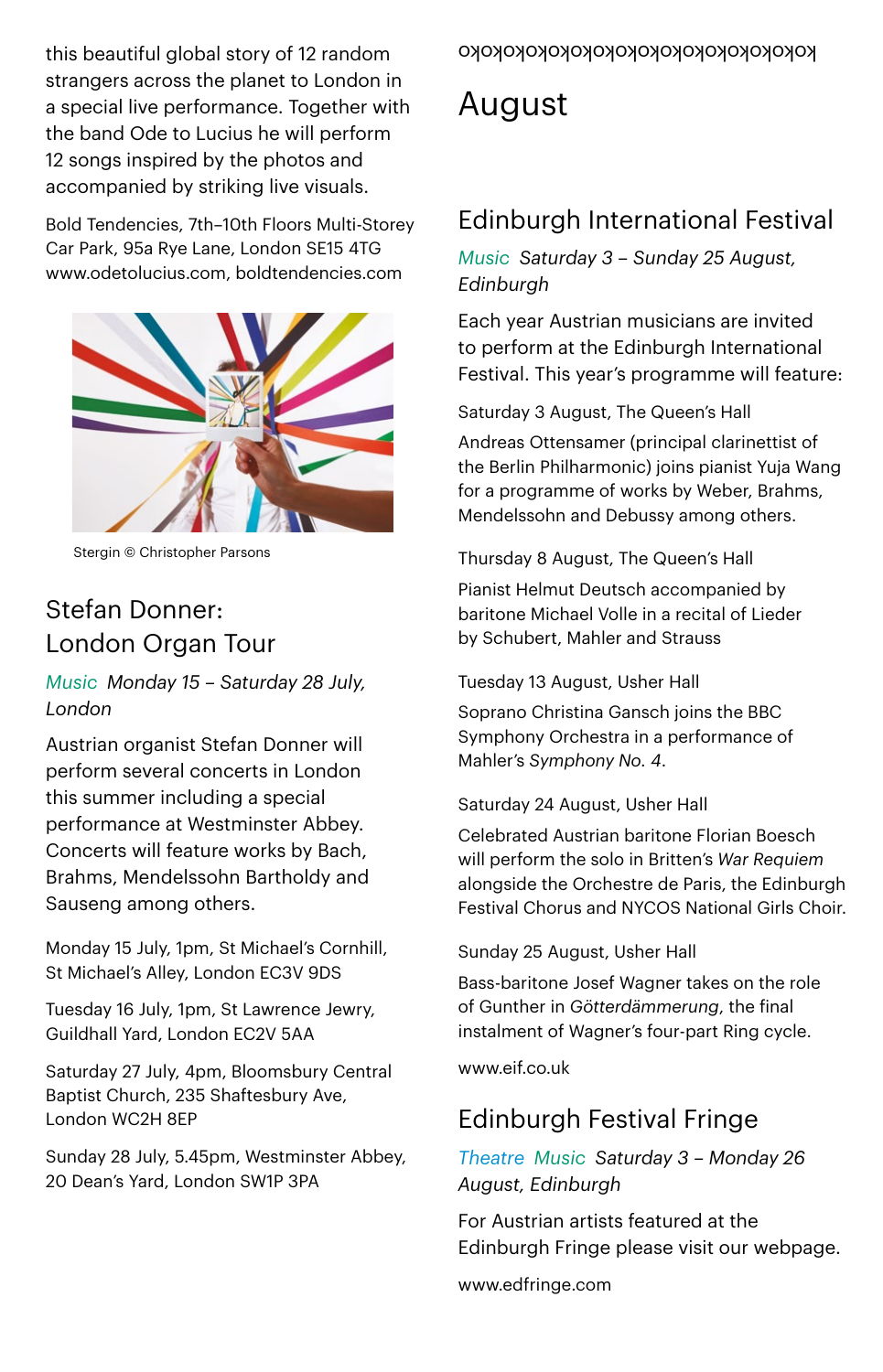## **CineClub**



Still from the Film *STYX* © Beta Cinema, Benedict Neunfels, 606 Distribution

### Austrian Short Film Selection

#### *Wednesday 5 June, 7pm, ACF London*

This special programme of short films was put together by the Austrian Film Academy and presents new work by Austrian directors and filmmakers. The uniqueness of this series lies in its rich diversity, ranging from documentaries and animations to experimental films and music videos. Please visit our website for full programme details.



Still from the film *Excuse Me, I*'*m Looking for the Ping-pong Room and My Girlfriend*, 2018, Bernhard Wenger

### **STYX**

#### *Thursday 13 June, 7pm, ACF London*

Set against the refugee crisis, a woman's solo sailing journey turns into a deadly serious ethical dilemma in this unusual and taut political allegory.

Austria, 2018, 93 min, directed by Wolfgang Fischer

### Welcome to Sodom

#### *Tuesday 18 June, 7pm, ACF London*

The documentary explores Agbogbloshie 'Sodom', outside Accra, Ghana, the largest electronic waste dump in the world. Over 250,000 tons of discarded computers, smartphones and other devices from a faraway electrified and digitalised world end up here every year – illegally.

Austria, 2018, 90 min, directed by Florian Weigensamer and Christian Kröne



Poster of the film *Welcome to Sodom*